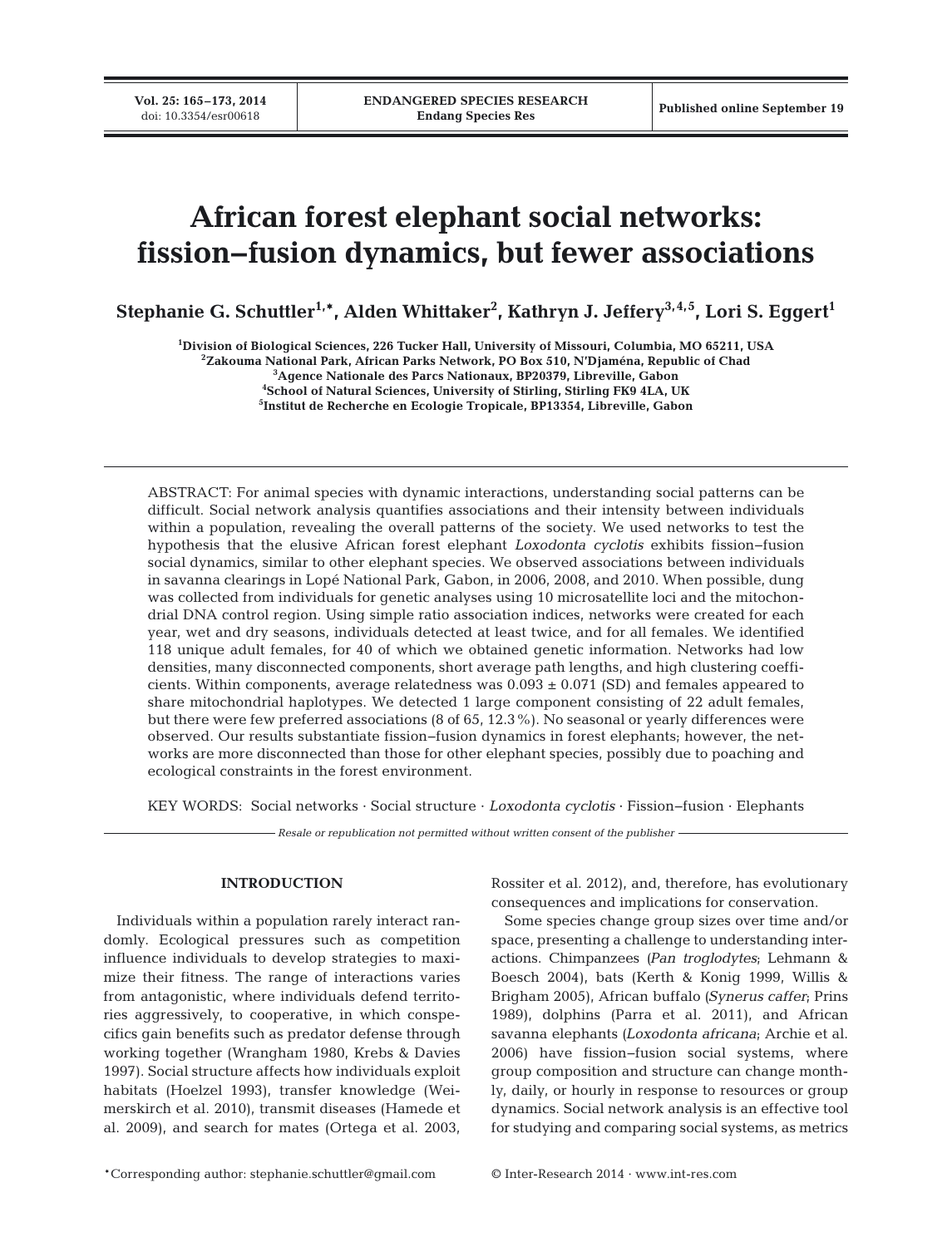can be quantified and visualized (Croft et al. 2008, Wey et al. 2008, Sih et al. 2009, Croft et al. 2011). We used network analysis to elucidate the social structure of the African forest elephant *Loxondonta cyclotis*, an elusive species thought to have fission−fusion dynamics.

Two species of African elephant are recognized: savanna and forest (Rohland et al. 2010). In savanna elephants, related females form family groups that repeatedly join and separate from other groups (Moss 1988, Wittemyer et al. 2005, Archie et al. 2006). Family groups are important for fitness. Females rear young as a group (Lee 1987), and intact groups are more effective at forming defensive postures in response to playback calls from lions (McComb et al. 2011). The oldest member, the matriarch, retains knowledge about the landscape important for the group's survival (McComb et al. 2001). In poached populations, where social structure is disrupted, groups have lower reproductive output and higher stress levels (Gobush et al. 2008), with potentially long-term negative consequences for decisionmaking abilities (Shannon et al. 2013).

Less is known about forest elephant social structure, as their dense and remote habitat makes it difficult to conduct behavioral studies. Observational studies at forest clearings or in savanna patches within forested regions suggest that sociality is different; groups are typically composed of an adult female and her calves (White et al. 1993, Turkalo et al. 2013). This suggests that it may be disadvantageous for individuals to navigate the forest in groups, possibly because of increased difficulties in foraging and exploiting resources (Sukumar 2003). Forest elephant diet is largely composed of fruits (Campos-Arceiz & Blake 2011); fruiting trees may be depleted more rapidly when visited by large groups.

Evidence suggests that forest elephants may have more extensive associations than indicated by group sizes alone and by fission−fusion dynamics (Fishlock & Lee 2013). Studies at natural clearings with mineral deposits that attract elephants show that females sometimes associate with other groups, and that individuals are not always in the same group or in groups of the same size (Turkalo & Fay 1996, Fishlock et al. 2008). A genetic network derived from non-invasive sampling of dung found in groups suggests that some elephants have larger associations than observed and that associations are largely based on matrilines (Schuttler et al. 2014).

Collectively, these studies suggest that individuals may have more associates than is indicated by observational studies and that group sizes vary. However, it is unknown how individuals are connected throughout the population and if associations are based on kinship. Using observations, genetic data, and network analyses, we tracked individual forest elephants to quantify the number of associates and the quality of relationships. We tested the hypotheses that forest elephants have a social structure with fission−fusion dynamics where kinship predicts associations, group sizes change over time and space, and associations are more extensive than observed within groups. We predicted that kin-based social structure exists, but group sizes and the number of associates would be smaller than for Asian elephants *Elephas maximus* and African savanna species due to ecological constraints in the forest.

#### **MATERIALS AND METHODS**

## **Field methods**

Field research was conducted in northeastern Lopé National Park (LNP), Gabon, at the Station d'Etudes des Gorilles et Chimpanzees (SEGC; Fig. 1). LNP consists of mature forest, but the northeastern section contains a mosaic of diverse forest types and savannas that facilitate observations of elephants (White et al. 1993). Elephant *(Loxodonta cyclotis)* densities are estimated at approximately 3.0 elephants km<sup>-2</sup> (White 1994). Two dry seasons (June to mid-September and December to January/February) and 2 wet seasons (September to November and February to May) are recognized, although inter-annual variation occurs (Fig. S1 in the Supplement at www.int-res.com/articles/  $supp1/n025p165 supp.pdf$ .

Observations were made in 2006 (1 March to 17 September), 2008 (8 August to 7 November) and 2010 (17 February to 12 May). Circuits were conducted by vehicle on roads (Fig. 1) at dusk and dawn and, opportunistically, after rainfall. Routes and circuits were changed daily to avoid spatio-temporal sampling biases. Individuals were considered to be in the same group if they were observed within 250 m of one another. This distance is a compromise between 50 m (Morgan & Lee 2007), which was too small for LNP, and those used in savanna elephant studies (500 m from center of aggregation; Wittemyer et al. 2005, Archie et al. 2006). Group differentiation was not difficult, as groups were usually at least several kilometers apart, and there were few groups (3%, 8 of 275) for which membership was uncertain.

All individuals were photographed and identified using morphological characteristics (ear tears and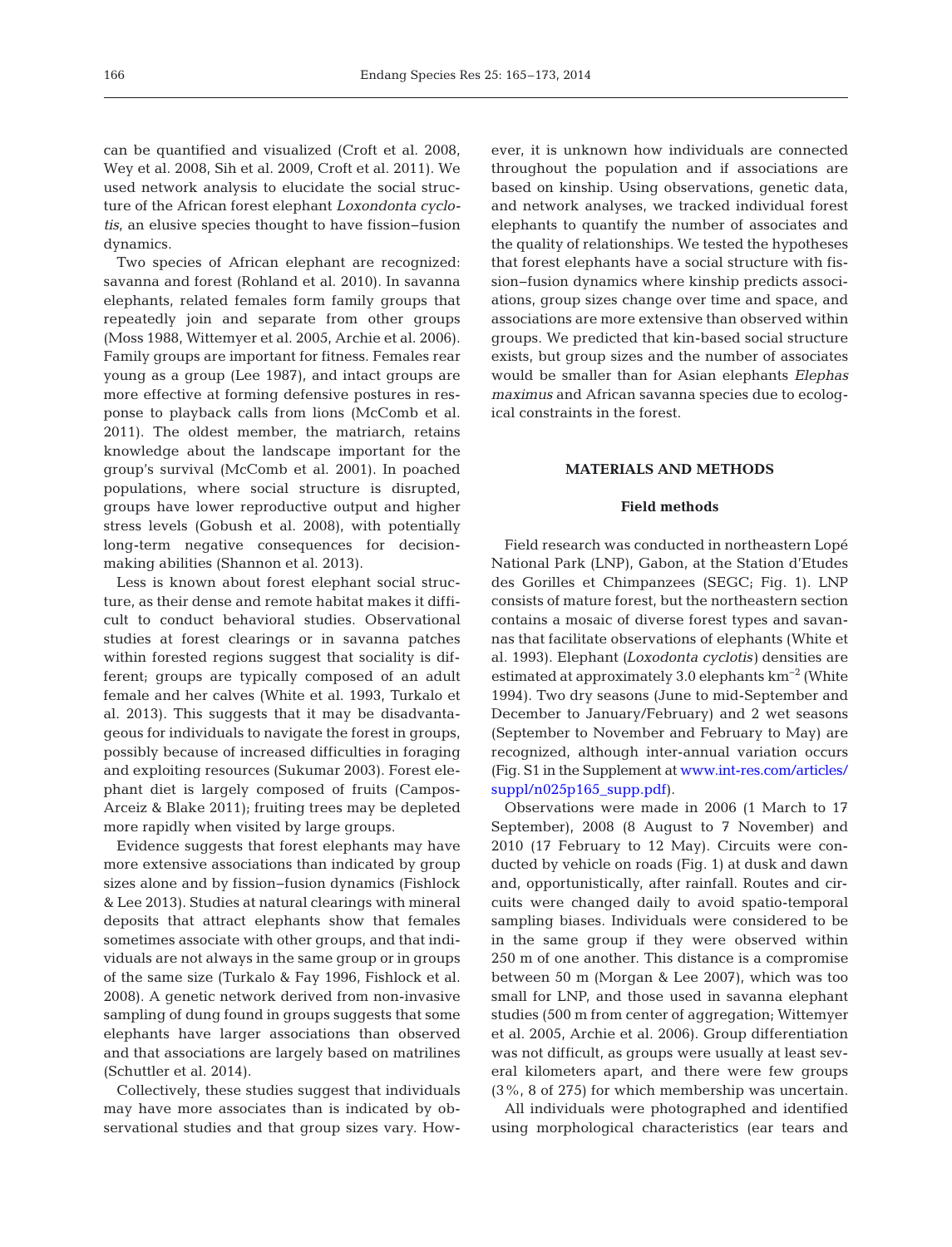

Fig. 1. Station d'Etudes des Gorilles et Chimpanzees (SEGC) study zone (left) from Schuttler et al. (2014). The green rectangle in Lopé National Park (LNP) represents the SEGC study zone area (bottom right)

vein patterns, tusks, and tail brushes) with reference to an existing database (Momont 2007). Groups were observed for 15 to 60 min, depending on visibility of individuals. Date, time, number of individuals, and sex were recorded. Age-classes were estimated following standard me thods (Turkalo 2013), and 2 ageclasses (juvenile, pre-reproductive; adult, reproductive) were used. Existing long-term data were used to confirm the ages of known adults >15 yr old (Momont 2007).

In 2008 and 2010, we collected fresh dung samples (≤24 h) for genetic analysis following Schuttler et al. (2014). Samples were imported into the United States under USDA (United States Department of Agriculture) Permit #48529. Dung searches were conducted immediately after elephants had left the observation area, except for groups observed at dusk, when searches were delayed until the following morning. Few individuals were observed defecating, so it was possible that some dung samples belonged to members of other groups. To address this, we categorized dung samples as: (1) definite — individual is seen defecating or sample is collected immediately after elephant group has left; (2) probable — over time, the dung sample was collected repeatedly from the identified individual/group observed; (3) tentative — dung was collected after observations, but the individual was seen once or dung was collected from this individual once. We were confident most samples belonged to observed groups; there were usually fewer dung samples than observed group members; we used fresh tracks based on elephants' observation location to follow groups; and groups were usually separated by at least several kilometers. During ob servations, we rarely saw large groups or areas used by multiple groups; membership was uncertain in only a few groups (2.9%). We averaged circumferences of 3 dung boli to estimate 2 age-classes: juvenile (<30 cm, pre-reproductive) and adult  $(≥30$  cm, reproductive; Schuttler et al. 2014).

#### **DNA extraction and genetic analysis**

Methods for DNA extraction, microsatellite genotyping, molecular sexing, and sequencing of the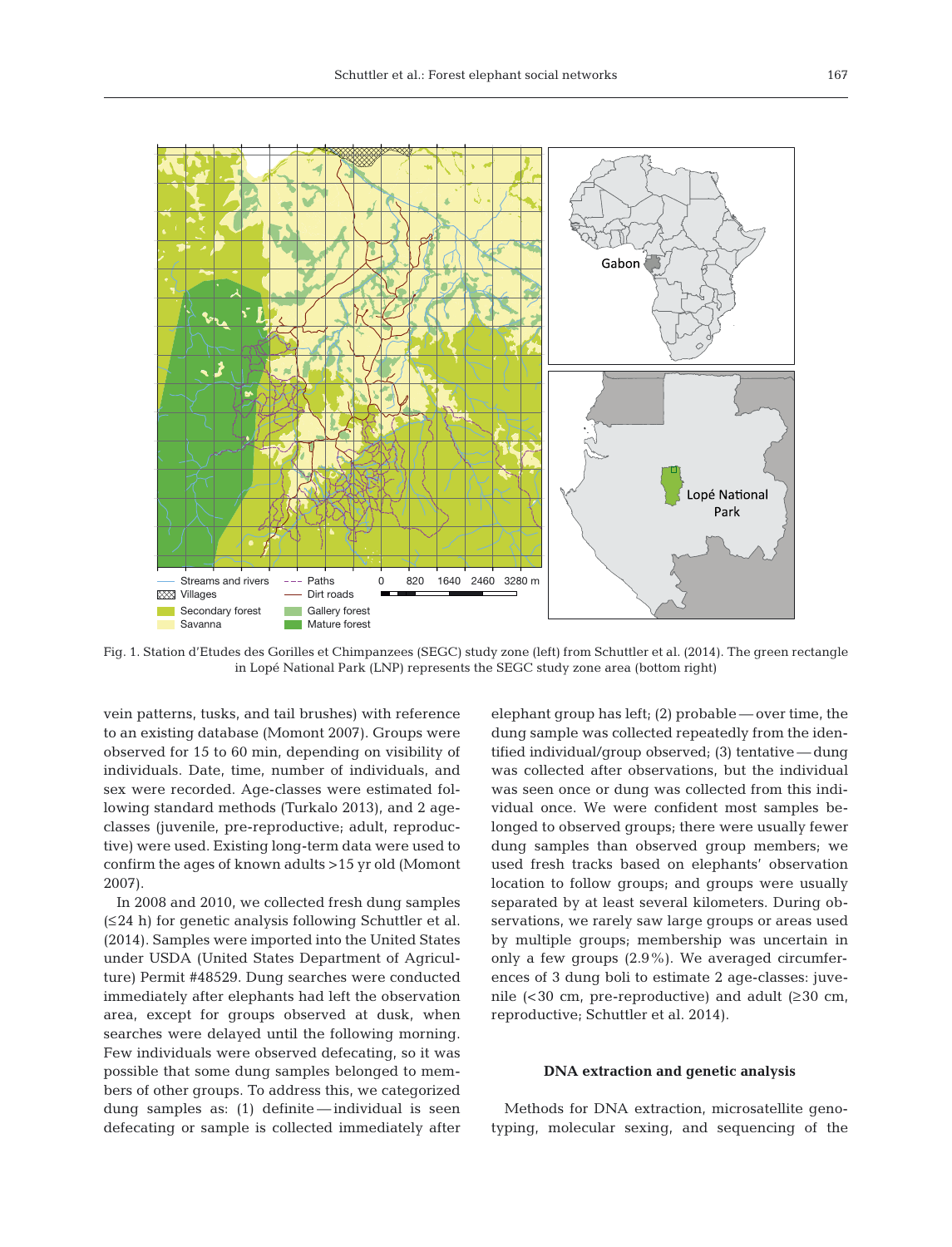mitochondrial DNA (mtDNA) are fully described in Schuttler et al. (2014). In summary, individuals were genotyped at 10 microsatellites. Homozygous genotypes were amplified 3 times for confirmation, while heterozygous genotypes were amplified twice. Only samples with positive results for at least 6 loci were retained for analyses. A 627 bp fragment of the mtDNA control region was sequenced for unique individuals.

## **Social networks**

From observational data, we computed simple ratio association indices (AI) as a measure of the strength of the relationships between dyads of adult females where  $AI = N_{AB}/(N_A + N_B + N_{AB})$ .  $N_{AB}$  represents the number of times individuals A and B were seen together, while  $N_A$  and  $N_B$  represent each time that individual was seen without the other individual (Ginsberg & Young 1992). We created networks to visualize associations using UCINET Version 6.415 (Borgatti et al. 2002) and NETDRAW Version 2.122 (Borgatti 2002). Individuals are represented as nodes, associations are represented as connections between nodes (edges), and nodes connected to one another, but not connected to the rest of the network, are components. Networks included only identified adult females, as offspring are dependent on mothers.

We created several types of social networks to highlight important associations: (1) global, (2) preferred associates, (3) year, and (4) season. The global network represents all adult females and associations observed over all years to show the extent of social occurrences. The preferred associates network in cluded individuals observed ≥2 times and therefore more representative of an individual's behavior (de Silva et al. 2011). Preferred associations are those for which an AI value is at least 2 times more than the mean (Whitehead 2008). Year networks represent 2006, 2008, and 2010, and include individuals found during those years. Season networks investigate differences in associations between wet and dry seasons and combine data across years. Rainfall data were collected and recorded daily at SEGC. Months with higher total rainfall than the 3 yr monthly average were considered 'wet,' while those with less were considered 'dry.' As more observations were conducted in wet season months, to ensure equal sampling, we chose 3.5 mo worth of observational data from months occurring in the wet season (total rainfall =  $703$  mm, monthly average =  $234$  mm) to compare to data collected during the 3.5 mo of the

 $\frac{dy}{dx}$  dry season (total rainfall = 74 mm, monthly average = 25 mm).

We conducted linear regressions in EXCEL 14.3.5. to test the hypothesis that the number of times an individual was seen influenced the number of associates and maximum AI value. We also investigated the relationship between the number of observations and number of edges, maximum component size, and the number of edges in the largest component in the global network.

For individuals where genetic data were successfully generated, we estimated relatedness and added values to edges between dyads. Nodes were colored according to mitochondrial haplotype. Relatedness was calculated using the Queller-Goodnight moment estimator (Queller & Goodnight 1989) in RELATEDNESS Version 5.0.8 (Queller & Goodnight 1989) using bias correction (Schuttler et al. 2014).

We calculated the following network measures in UCINET: density, the ratio of edges that exist between nodes out of all that could exist; mean degree, the average number of edges a node is connected to; mean path length, the average shortest path for one node to connect to another (Croft et al. 2008); and clustering coefficient, i.e. the degree to which associates of an individual are associated within the network (Whitehead 2008).

We tested for preferred/avoided associations in SOCPROG Version 2.4 (Whitehead 2009) using 7 d sampling periods to test the null hypothesis that there are no preferred or avoided associations for the global and preferred networks. We chose 7 d be cause this was long enough to collect sufficient observations, but short enough to limit immigration/ emigration into the sampling area (Whitehead 2008). We permuted groups within samples and used a 2-tailed significance level of 0.05 with 1000 trials per permutation and 20 000 permutations to determine the number of dyads preferred or avoided based on statistically significant high or low association in dices. Twenty-thousand permutations were determined to be a sufficient number, indicated by stabilizing p-values (Bejder et al. 1998).

# **RESULTS**

We identified 118 adult females, seen an average of 3.0 times (range: 1 to 34, mode: 2). The number of new individuals increased as the number of identifications increased (Fig. S2 in the Supplement at [www.](http://www.int-res.com/articles/suppl/n025p165_supp.pdf) int-res.com/articles/suppl/n025p165\_supp.pdf). We were able to assign unique genotypes from dung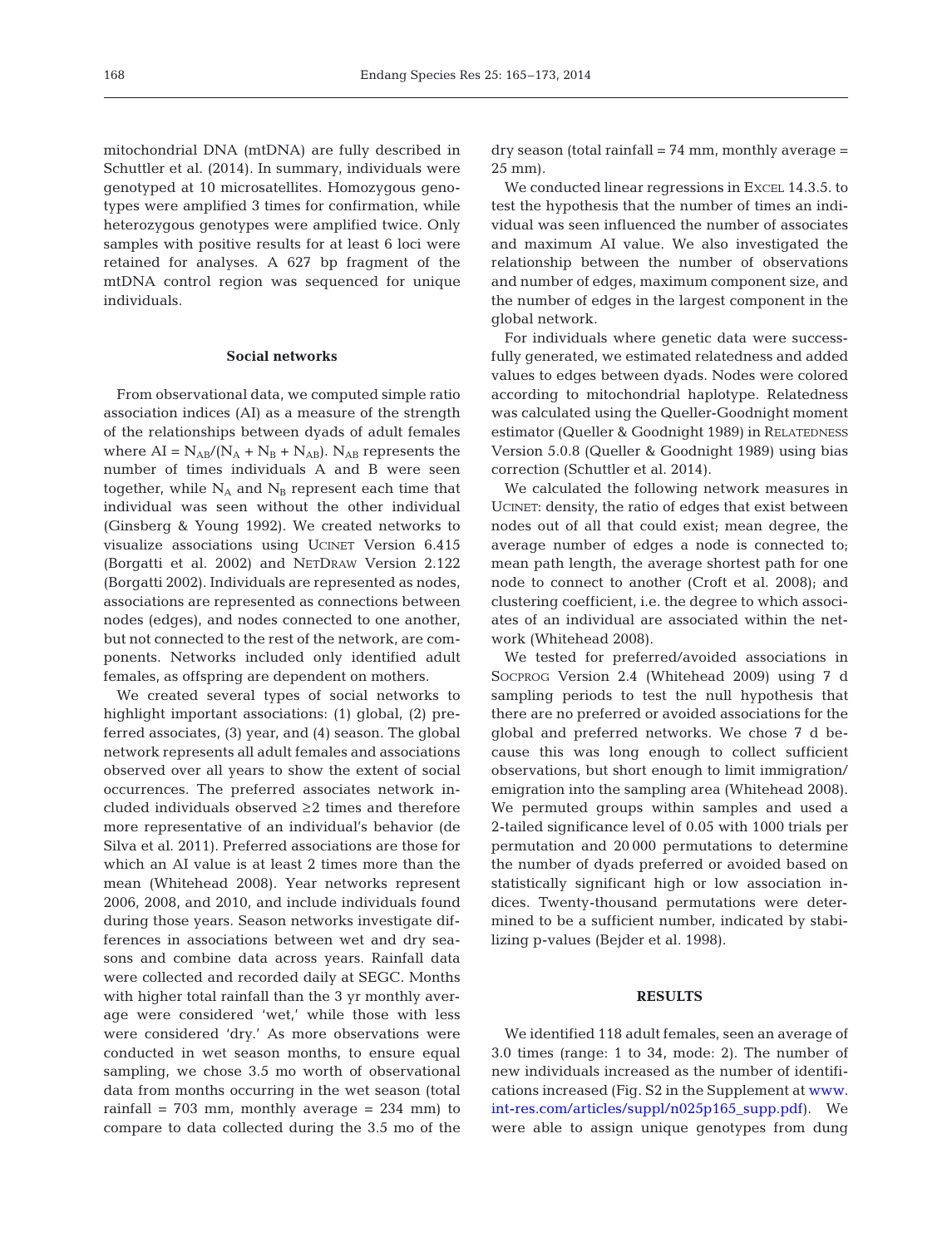samples to 40 individuals as definite  $(n = 20)$ , probable  $(n = 4)$ , or tentative  $(n = 16)$ , and 7 mtDNA haplotypes were identified (Schuttler et al. 2014).

Average observed group sizes ranged from 2.7 to 3.3 for all individuals and 1.3 to 1.6 when excluding dependent calves (Table 1). There was a bimodal pattern in association indices between dyads, with a large number of individuals having low and high AI values. When excluding individuals seen once, this pattern disappeared, with values being more equally represented (Fig. 2).

There was a weak, but statistically significant, correlation between the number of times an individual was seen and the number of associates it had ( $\mathbb{R}^2 = 0.104$ ,  $p < 0.001$ ). This did not influence the maximum AI value for an individual  $(R^2 =$ 0.010,  $p = 0.295$ ). Therefore, individuals observed more often were more likely to have more associates, but not stronger associations. After removing individuals seen once  $(n = 55)$ , there was no significant relationship between the number of times an individual was seen and the number of associates it had  $(R^2 = 0.030, p = 0.200)$ . However, there was a weak, but significant, correlation between the number of sightings and the maximum AI of an individual  $(R^2 = 0.076, p = 0.036)$ . We found a

Table 1. *Loxodonta cyclotis*. Group sizes (±SD) of forest elephants observed in Lopé National Park, including all age-classes and sexes. Excl.: excluding; ind.: individuals

|                           | No. of<br>groups | No. of<br>solitary ind.<br>observed observed | All                                                   | — Mean group size -<br>Excl.<br>solitary ind.       | Excl. dependent<br>calves                             |
|---------------------------|------------------|----------------------------------------------|-------------------------------------------------------|-----------------------------------------------------|-------------------------------------------------------|
| All years<br>2006<br>2008 | 275<br>142<br>92 | 65<br>31<br>40                               | $3.13 \pm 2.00$<br>$3.19 \pm 1.94$<br>$2.73 \pm 1.66$ | $3.68 \pm 1.89$<br>$3.80 \pm 1.77$<br>$3.44 + 1.46$ | $1.48 \pm 0.80$<br>$1.34 \pm 0.76$<br>$1.29 \pm 0.60$ |
| 2010                      | 112              | 25                                           |                                                       | $3.33 \pm 2.38$ $3.84 \pm 2.33$                     | $1.63 \pm 0.97$                                       |



Fig. 2. *Loxodonta cyclotis*. Association index values in all adult female dyads observed (black bars) and dyads in which the adult females were observed 2 or more times (grey bars)

strong linear relationship between the number of observations and the number of edges added  $(R^2 =$ 0.960,  $p < 0.001$  and between the number of observations and the maximum component size  $(R^2 = 0.719, p < 0.001)$ , and the maximum number of edges within the largest component ( $R^2 = 0.500$ ,  $p < 0.001$ ).

> Approximately one-quarter of the global network (25.4%) was made up of solitary individuals (Table 2, Fig. 3a). There was 1 large component of 22 adult females of which all but 1 individual with genetic information shared the same haplotype. The next largest component was 4 individuals; 5 components of this size were detected in the network. The average relatedness of adult females within a component was  $0.105 \pm 0.078$

Table 2. *Loxodonta cyclotis*. Network metrics from different observation periods of forest elephants in Lopé National Park. Definitions of metrics are given in 'Materials and methods: Social networks'

| Social<br>network       | <b>Nodes</b> | Edges | Solitary<br>individuals | Connected<br>components | Largest<br>connected<br>component | Density | Mean<br>degree | Mean<br>path<br>length | Clustering<br>coefficient |
|-------------------------|--------------|-------|-------------------------|-------------------------|-----------------------------------|---------|----------------|------------------------|---------------------------|
| Global                  | 118          | 97    | 30                      | 27                      | 22                                | 0.014   | 1.664          | 2.275                  | 0.804                     |
| Preferred<br>associates | 63           | 65    | 8                       | 17                      | 17                                | 0.033   | 2.063          | 2.157                  | 0.857                     |
| Year 2006               | 43           | 19    | 6                       | 14                      | 5                                 | 0.034   | 1.442          | 1.167                  | 0.870                     |
| <b>Year 2008</b>        | 58           | 28    | 21                      | 15                      | 4                                 | 0.018   | 1.000          | 1.125                  | 0.822                     |
| Year 2010               | 68           | 59    | 20                      | 16                      | 14                                | 0.026   | 1.735          | 1.836                  | 0.832                     |
| Wet season              | 52           | 56    | 15                      | 15                      | 4                                 | 0.021   | 1.077          | 1.125                  | 0.897                     |
| Dry season              | 29           | 24    | 8                       | 10                      | 3                                 | 0.049   | 1.379          | 1.091                  | 0.933                     |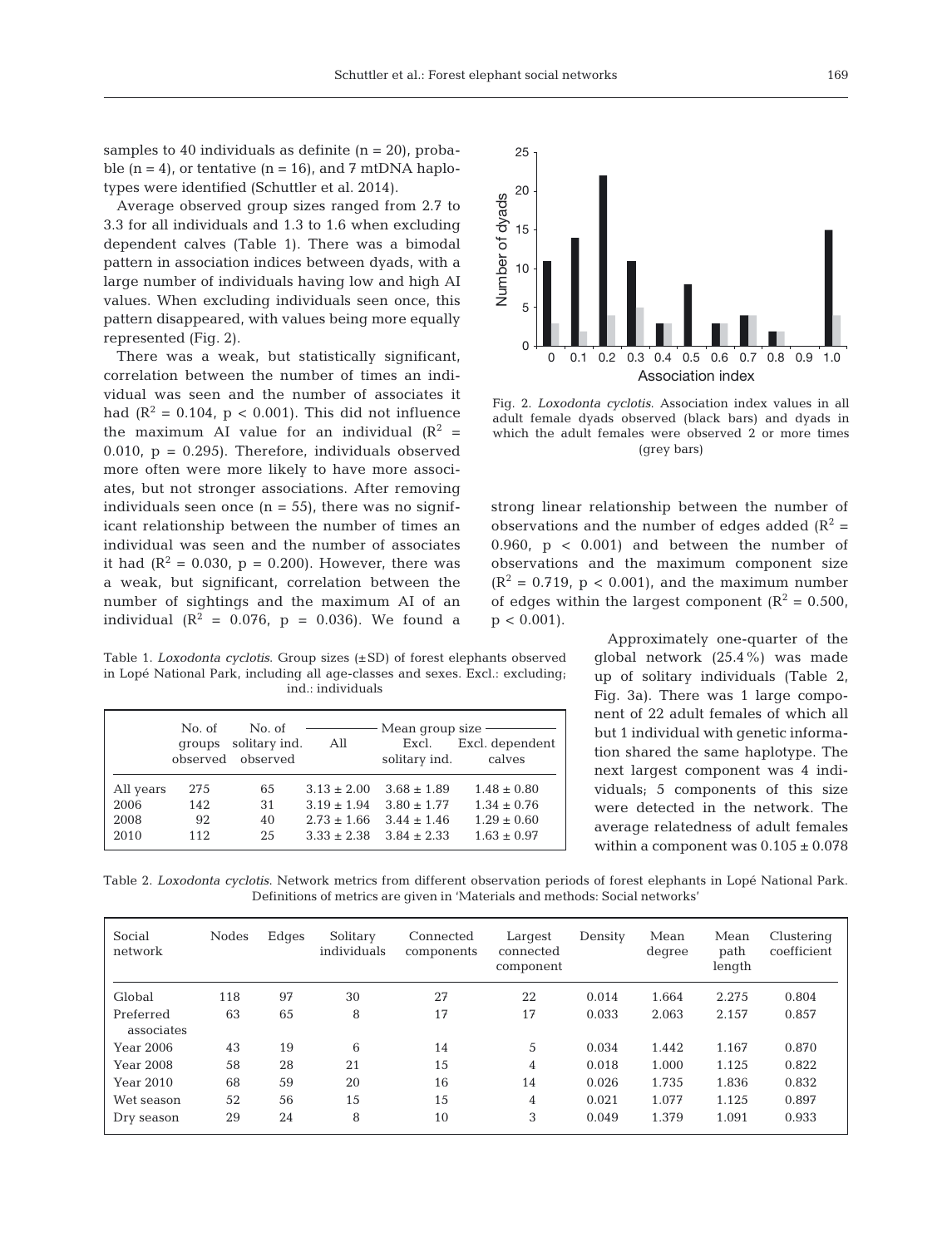Ė É Fig. 3. *Loxodonta cyclotis*. (a) Global social network for adult females observed throughout the study. Edge width is associated with the simple ratio

association index between dyads. Dyads with thicker edges have a higher association index. (b) Preferred associates social network, including only adult females seen 2 times or more. All associations are shown (grey), and black edges represent preferred associations, defined as those dyads with a simple ration association index at least 2 times the mean. For both networks, the shape of the node designates the certainty of the genetic sample collected for the individual  $-\Box$ : no genetic data available; O: definite;  $\diamond$ : probable;  $\Delta$ : tentative. The color of the node indicates the mitochondrial haplotype associated with the sample — grey: haplotype is absent; pink: Lope1; orange: Lope3; yellow: Lope4; green: Lope5; aqua: Lope6; blue: Lope7; purple: Lope9

(SD), with a range of 0.031 to 0.180 (SD). Average relatedness of dyads was  $0.104 \pm 0.190$  (SD).

The networks for each year included solitary individuals. The largest components for 2006 and 2008 contained 5 and 4 individuals, respectively, while 2010 contained 1 large component of 14 individuals (Table 2). This component was largely due to an observation of the largest group, containing 22 individuals (8 adult females).

The preferred associates network included a large component of 17 adult females, including adult females not present in the global group of 22 individuals (Table 2, Fig. 3). Fifty-five individuals were seen once during the study and were removed from the preferred associates network (Table 2, Fig. 3). Almost half of these females  $(n = 23)$  were solitary, accompanied only by juveniles. The mean AI for dyads in the preferred association network was  $0.339 \pm 0.270$  (SD), and few preferred associations (those  $\geq 0.679$ ) were identified (8 of 65 associations, 12.3%) overall (Fig. 3b).

Rainfall data from SEGC are shown in Fig. S1 in the Supplement. There were no clear differences between dry and wet season networks (Table 2). The wet season network included more individuals, but not larger components. The largest component in both networks consisted of 4 females. The wet season network had a larger number of solitary individuals (15 versus 8), but also had more individuals overall.

All networks had low densities (range: 0.014 to 0.049) and short average path lengths (1.091 to 2.275) due to many disconnected components (Table 2). Mean degrees, reflecting the number of associates an individual has, were also low (1.000 to 2.063), but clustering coefficients were high (0.804 to 0.933; Table 2).

Global and preferred networks showed mean levels of association that were significantly different from those expected by chance (Table 3). The standard deviation (SD) and coefficient of variation (CV) of the AIs were also significantly higher than expected values, indicating that individuals preferentially associate across sampling periods. However, only a few dyads were non-randomly associ-

ated (global: 23 of 345 expected, 6.7%; preferred: 19 of 104 expected, 18.3%) as indicated by the low number of significant dyads with preferred associations ( $p > 0.975$ ). There was no evidence that certain dyads were avoided  $(p < 0.025)$ , but the proportion of nonzero association indices was lower in the observed data than in the expected data, suggesting that some individuals avoid others (Table 3).

Endang Species Res 25: 165–173, 2014

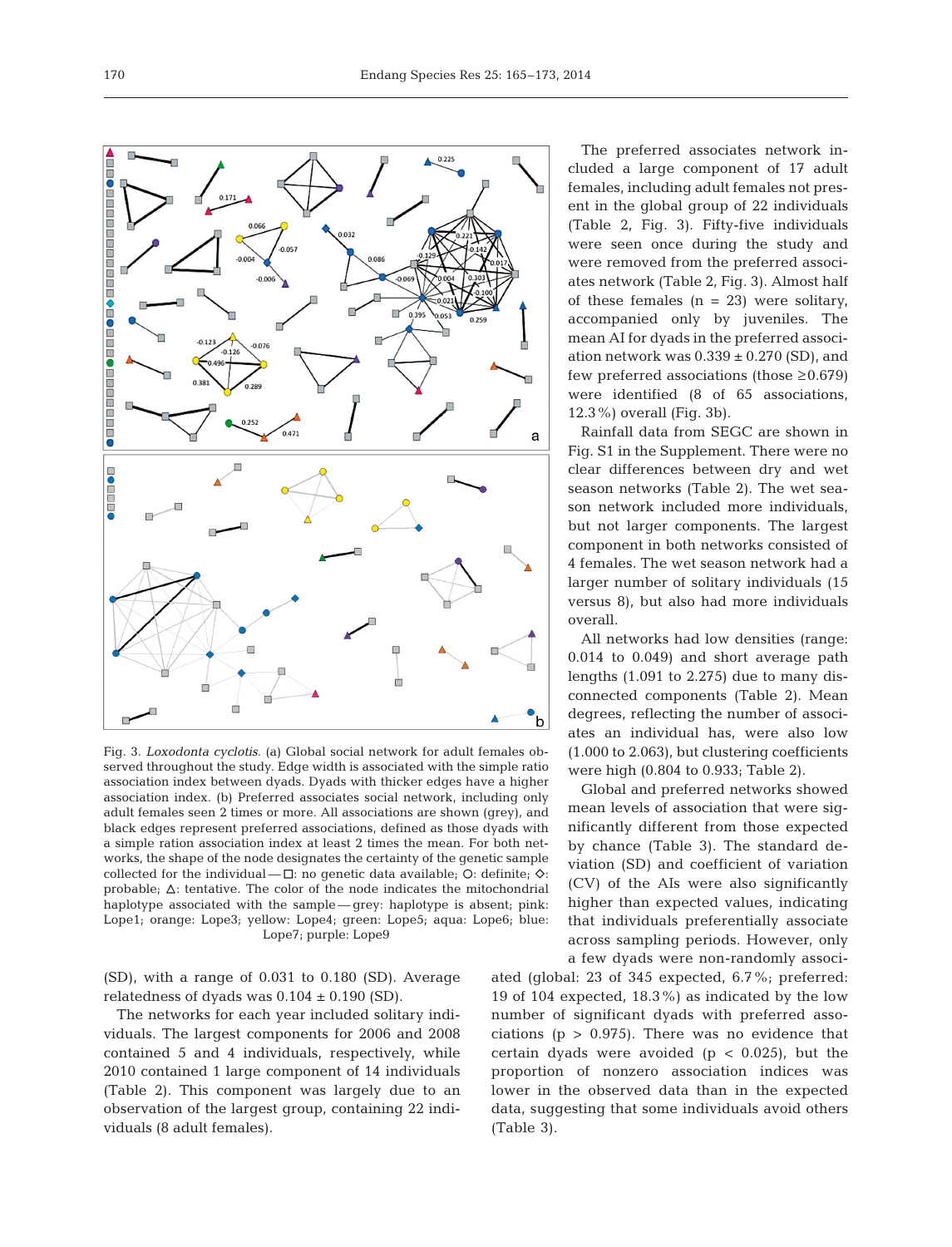Table 3. *Loxodonta cyclotis*. Observed and expected association indices (simple ratio association index, AI) for all adult females sighted (global) and for adult females observed 2 times or more (preferred). Values in **bold** are significant at  $p < 0.05$ 

|               | Simple ratio $AI$ — | р        |       |
|---------------|---------------------|----------|-------|
|               | Observed            | Expected |       |
| <b>Global</b> |                     |          |       |
| Mean          | 0.007               | 0.005    | 0.998 |
| SD.           | 0.068               | 0.049    | 1.000 |
| CV            | 10.020              | 9.340    | 0.998 |
| Nonzero       | 0.014               | 0.024    | 0.001 |
| Preferred     |                     |          |       |
| Mean          | 0.013               | 0.010    | 1.000 |
| SD.           | 0.086               | 0.048    | 1.000 |
| CV            | 6.576               | 4.843    | 1.000 |
| Nonzero       | 0.033               | 0.067    | 0.001 |
|               |                     |          |       |

#### **DISCUSSION**

Our study presents the first inference of African forest elephant social networks from observational data. The networks exhibit fission−fusion dynamics, but are different in structure from African savanna and Asian species. We detected a component  $(n = 22)$ adult females) larger in size than any forest elephant group observed in any population (White et al. 1993, Morgan & Lee 2007, Turkalo et al. 2013). Overall, though, networks were disconnected, with many small components, including many solitary females with no differences in structure between seasons. Few individuals had preferred associations, and those that existed were mostly between dyads, and were not interconnected as larger components. Components and associations appeared to be based on matrilines and kinship, consistent with previous studies (Munshi-South 2011, Schuttler et al. 2014), although average component relatedness  $(0.105 \pm$ 0.078, SD) was lower than the mean group relatedness in savanna elephants *Loxodonta africana* (0.150: Archie et al. 2006; 0.234: Wittemyer et al. 2009).

The global network for forest elephants differs greatly from those for African savanna and Asian elephant populations. The savanna elephant population was connected as a single component of 89 females (Archie & Chiyo 2012). Even when filtering associations and including only individuals spending >10% of their time together, large components still exist (5 to 13 adult females). In the Asian elephant population, despite observed smaller group sizes (2.8 to 3.0 adult females), population-level networks consisted of 5 to 10 components, plus solitary individuals (de Silva et al. 2011), which was more disconnected than the savanna elephant population, but more connected than our global network of 27 components and 30 solitary individuals.

The networks also vary in sampling and the number of times individuals were seen, which can im pact structure and present a source for the differences detected. Savanna elephants were observed for 36 mo (recapture values not included); Asian elephants for 20 mo, with 9 as the mode recapture rate; and forest elephants for approximately 15 mo, with a low recapture rate (mode of 2). The preferred associates network included higher recaptures and likely better characterization of forest elephant sociality. One large component was still present in this network  $(n = 17)$ , and there were fewer solitary individuals. However, this network had fewer females compared to other studies ( $n = 63$ , this study;  $n = 89$ , savanna elephants;  $n = 154$  to 201, Asian elephants). Adding more observations may alter network structure; the number of associates increased with the number of observations, and significant correlation was found between the number of observations and the edges added. New individuals were identified throughout the study and possibly confounded these relationships. However, an increasing number of observations added new individuals to the network, but did not heighten network complexity. More components containing dyads were added than edges between existing individuals. Furthermore, there was no influence on the number of times an individual was seen on its maximum AI value. Further research is needed to evaluate these relationships.

The largest component observed in the network may result from sampling in the savannas, possibly representing a more complete group of individuals, while smaller components may represent subsets of groups at the edges of their range. Telemetry studies in LNP and the ecologically similar Loango NP, Gabon, found home ranges to be small, 9 to 343  $\mathrm{km}^2$ (Momont 2007) and 11 to 105  $km^2$  (Schuttler et al. 2012), respectively, and, in LNP, 1 'resident' elephant remained in a small, northeastern section of the park. Additionally, Fishlock & Lee (2013) found that forest elephants maximize social opportunities at mineral resources, staying longer and joining larger groups. Increasing the sampling area, in addition to recapturing individuals, may increase connections between those individuals at range edges and more large components may be detected.

Perhaps the greatest influence on network structure is poaching, which has reached crisis levels in Central Africa (Blake et al. 2007, Maisels et al. 2013).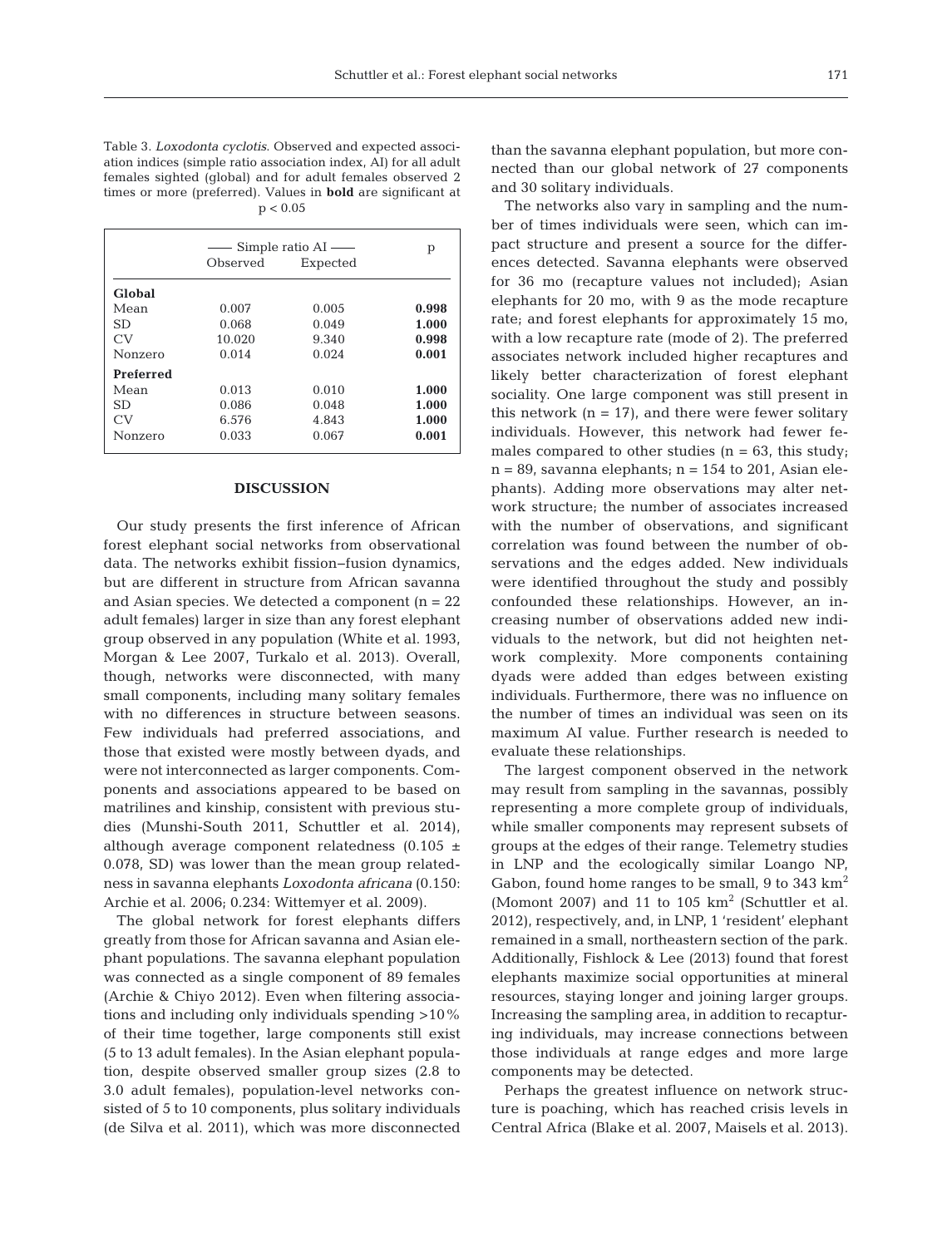Gobush et al. (2009) found smaller savanna elephant groups (means of 2 adult females) and a large presence of solitary females (30%) in the heavily poached population of Mikumi National Park, Tanzania. Poaching may have disrupted forest elephant social structure by removing individuals, thus reducing associations. However, individuals in the Mikumi population grouped with non-kin, which was not strongly observed in this study or in that of Schuttler et al. (2014).

Finally, ecological and environmental factors also likely have a large influence on forest elephant social structure and the differences observed between the species. Even with additional observations, it is unlikely that forest elephant networks will reach the level of complexity of savanna elephants over the same time period. In chimpanzees, the advantages of fission−fusion sociality lie in reducing the costs of aging, individuals are able to reduce moving time, which reduces energy demand and feeding time (Lehmann et al. 2007). As the diets of forest elephants and chimpanzees overlap substantially (White et al. 1994), the spatial patchiness of and ephemeral nature of forest fruits may have similar influences on forest elephants, favoring small groups. Smaller group > [Blake S, Strindberg S, Boudjan P, Makombo C and others](http://dx.doi.org/10.1371/journal.pbio.0050111) sizes and fewer permanent associations have also been observed in the savanna elephants of Namibia, which may be a result of another environmental constraint, an extreme desert environment (Leggett et al. 2003). Further research is needed to fully evaluate the influence of habitat on social structure in elephants.

## **CONCLUSIONS**

We found that forest elephants have fission−fusion patterns of sociality, but, as a population, individuals are largely disconnected from one another; this differs from the social structure in Asian and African savanna species. Great variation occurs within the population, with some elephants having many associates, while others remain solitary. Although genetic data were sparse, they suggest most associations are based on matrilineal kinship, consistent with savanna elephant populations and previous studies on forest elephants. Forest elephants, therefore, appear to differ from the other elephant species, overall with more fragmented networks, fewer associations, and more solitary individuals. However, due to low re-sightings of individuals within this population, we recommend further research for future comparisons.

*Acknowledgements*. We thank the Gabonese government, Centre National de la Recherche Scientifique et Techno logique, and Agence Nationale des Parcs Nationaux for permission to work in Lopé National Park, Station D'Etudes des Gorilles et Chimpanzes, and Centre International de Recherches Medicales de Franceville for providing institutional and logistical support for fieldwork, and the United States Fish and Wildlife Service African Elephant Conservation Fund (Agreement #98210-8-G753 to L.S.E.), the University of Missouri (MU) Life Sciences fellowship, MU Conservation Biology fellowship, TransWorld Airline scholarship, and Graduate STEM (science, technology, engineering, and mathematics) Fellows in K-12 Education grant funding (National Science Foundation #045322) for financial support. We thank L. Momont, L. White, and K. Abernathy for advice on logistics and research in LNP. J. Dibakou, J. T. Dikangadissi, E. Dimoto, and C. Nzotekoumie provided invaluable logistical support and guidance in the field.

#### LITERATURE CITED

- moving; by splitting into smaller parties during for-<br>
Searchie EA, Chiyo PI (2012) Elephant behaviour and conservation: social relationships, the effects of poaching, and genetic tools for management. Mol Ecol 21:765-778
	- ▶ Archie EA, Moss CJ, Alberts SC (2006) The ties that bind: genetic relatedness predicts the fission and fusion of social groups in wild African elephants. Proc R Soc B 273: 513−522
	- ► [Bejder L, Fletcher D, Brager S \(1998\) A method for testing](http://dx.doi.org/10.1006/anbe.1998.0802) association patterns of social animals. Anim Behav 56: 719−725
	- (2007) Forest elephant crisis in the Congo Basin. PLoS Biol 5: e111
	- Borgatti SP (2002) NetDraw software for network visualization. Analytic Technologies, Lexington, KY
	- Borgatti SP, Everett MG, Freeman LC (2002) Ucinet for Windows: software for social network analysis. Analytic Technologies, Harvard, MA
	- ► [Campos-Arceiz A, Blake S \(2011\) Megagardeners of the for](http://dx.doi.org/10.1016/j.actao.2011.01.014)est—the role of elephants in seed dispersal. Acta Oecol 37: 542−553
		- Croft DP, James R, Krause J (2008) Exploring animal social networks. Princeton University Press, Princeton, NJ
	- ▶ Croft DP, Madden JR, Franks DW, James R (2011) Hypothesis testing in animal social networks. Trends Ecol Evol 26: 502−507
	- [de Silva S, Ranjeewa A, Kryazhimskiy S \(2011\) The dynam-](http://dx.doi.org/10.1186/1472-6785-11-17)➤ ics of social networks among female Asian elephants. **BMC Ecol 11:17**
	- [Fishlock V, Lee PC \(2013\) Forest elephants: fission−fusion](http://dx.doi.org/10.1016/j.anbehav.2012.11.004) ➤ and social arenas. Anim Behav 85: 357−363
		- Fishlock V, Lee PC, Breuer T (2008) Quantifying forest elephant social structure in Central African bai environment. Pachyderm 44: 17−26
	- [Ginsberg JR, Young TP \(1992\) Measuring association be -](http://dx.doi.org/10.1016/0003-3472(92)90042-8) ➤ tween individuals or groups in behavioural studies. Anim Behav 44: 377−379
	- ► [Gobush KS, Mutayoba B, Wasser SK \(2008\) Long-term](http://dx.doi.org/10.1111/j.1523-1739.2008.01035.x) impacts of poaching on relatedness, stress physiology, and reproductive output of adult female African elephants. Conserv Biol 22: 1590−1599
	- ► [Gobush K, Kerr BEN, Wasser S \(2009\) Genetic relatedness](http://dx.doi.org/10.1111/j.1365-294X.2008.04043.x) and disrupted social structure in a poached population of African elephants. Mol Ecol 18: 722−734